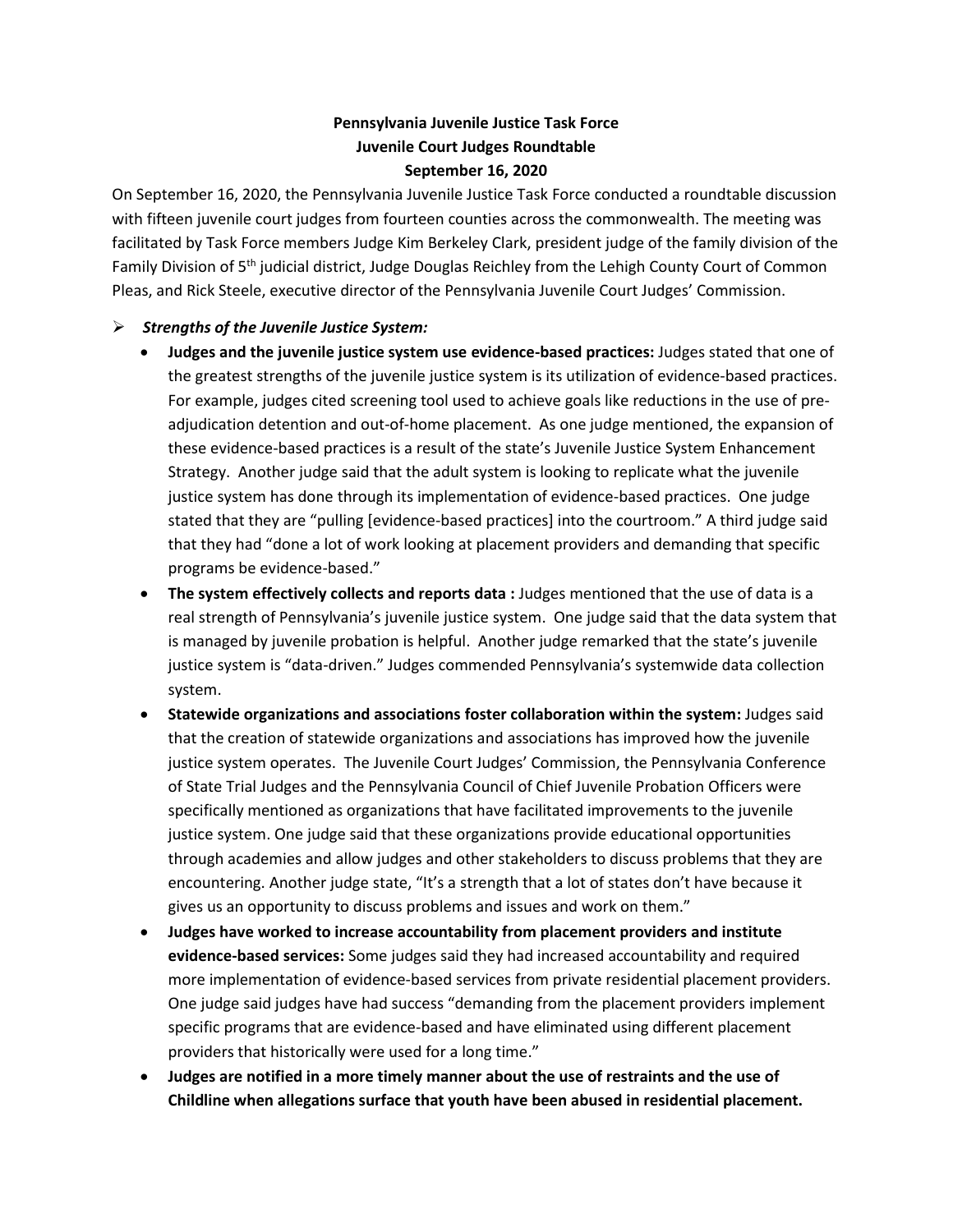- **Judicial leaders use a "human touch" in courtroom proceedings.**
- **Judges craft individual dispositions sentences based on the circumstances of each child**

## ➢ *Areas in Need of Improvement:*

- **Pre-court diversion should be increased so that low-risk and misdemeanor youth are not penetrating the system and worsening community safety outcomes.** Some judges stated that there is a need to "pay closer attention to our front door" to increase diversion prior to formal court processing. "We know that once they begin in our system, when we have low-risk youth with high-risk youth, it is a significant factor in turning a low-risk youth into a high-risk youth," a judge said. Judges said probation is "extraordinarily successful in diverting cases that do come to the system" so that "only those most serious cases come to the court." One judge spoke about the importance of diverting low-level cases in order to focus dockets on felony cases or youth who have a long prior history of offending. Another judge said diversion of all misdemeanors from formal court processing had "been incredibly valuable," stating, "I'm seeing primarily felony charges and other serious matters. I don't see misdemeanor charges … unless it's someone who has been involved many times…."
- **There are not yet enough front-end preventative services to divert youth out of the court system and keep them out of residential placement, especially in rural areas:** One judge stated she needed "more resources on the front end." She added, "We've done a good job, but there still could be improvements providing resources to counties for mentoring, counseling programs – especially for girls – and being able to divert more cases."
- **Judges are concerned about sending youth to private residential placement due to questions about effectiveness and accountability:** Judges expressed frustration over the lack of information on the effectiveness of placement facilities. One judge said, "I understand we have the SPEP process for quality control, but we can do better." Another judge said that they "don't feel a level of comfort when identifying placements that are quality," while another stated that they "have concerns every time [they] send a kid to placement" and that they "never feel good about it." Judges mentioned that they would like to have a central place where there is information available about each facility. Another judge said that information she receives pitches from placement that she feels do not provide adequate information, adding "They're sales men and women, but I don't know that it gives us the full picture."

**Some judges feel prosecuting youth as adults is not consistent with evidence about adolescent brain science:** One judge stated that statutorily excluding youth from the juvenile justice system does not align with evidence-based practices and should be eliminated. "The direct file seems to be going in a different direction than the recent supreme court cases that talk about how the brain doesn't develop until you're 25," he said. "If the direct file came about in the 90s, the current thinking based on the science says we should go in a different direction." Another judge said, "They weren't talking about brain development when Act 33 came into being … so maybe this is a time when we want to look at that." There was discussion of raising the age that the juvenile court can retain supervision to 25 to better align with brain science.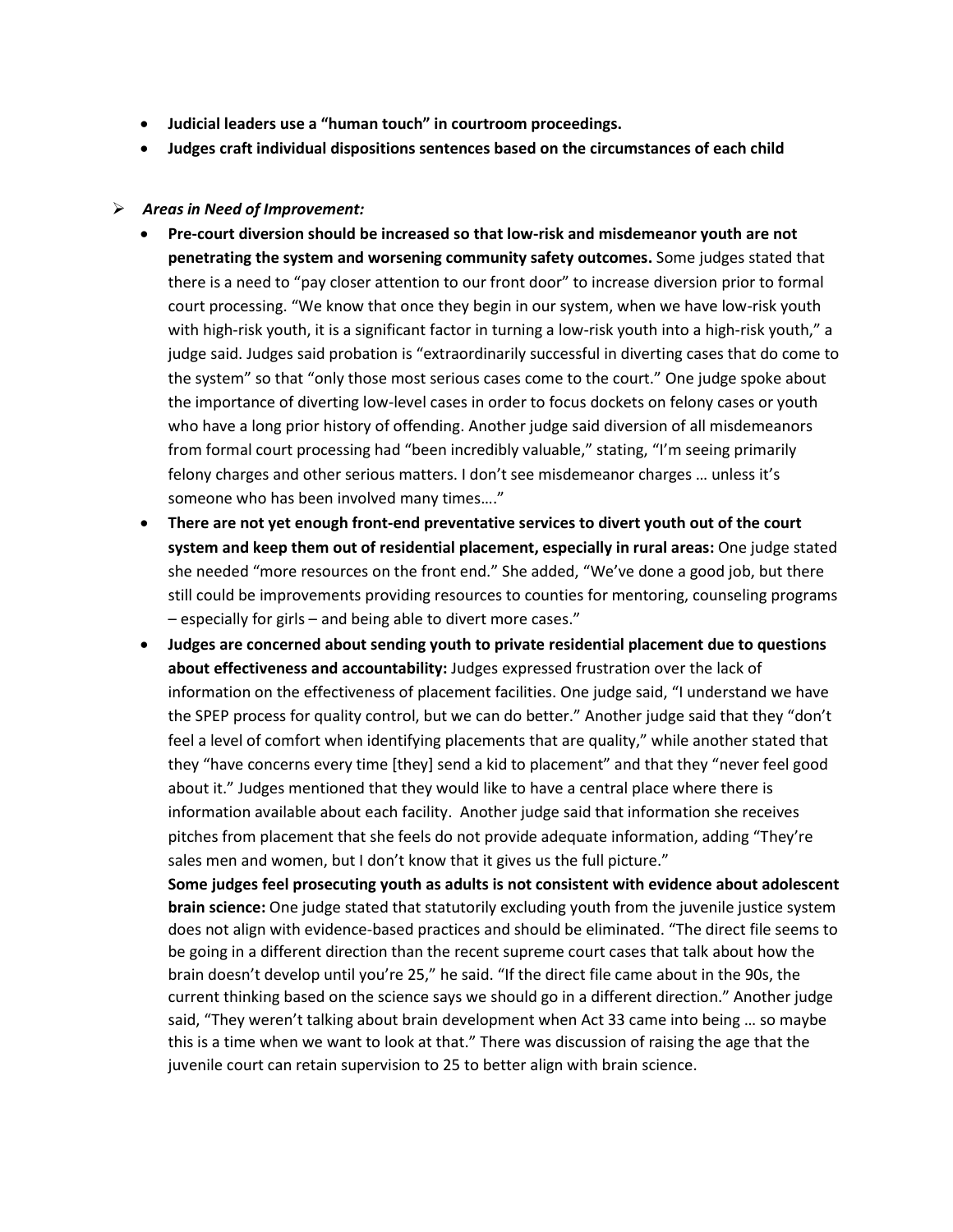• **Risk of injury within placement facilities:** Judges stated that they are concerned with the safety of youth when they are in a placement facility. One judge said that "when I send a kid to placement, I'm very concerned that [the child] could be hurt." Another judge commented that there is "no way to avoid the risk of injury [when placing youth] in congregate care," which is why that judge recommends that community-based services be prioritized. The group discussed a desire for amendments to child protective services laws to allow more detailed and specific information to be given to a judge.

**Fines and costs keep youth tied up in the court system:** Judges were concerned with the amount of fines and costs that youth are assessed through their involvement with the juvenile justice system. One judge said that they have "roughly 3,000 juvenile offenders with something like \$2.7 million in outstanding costs and fines," with an average sum of just under \$300. The judge added, "some of these juvenile offenders trying to make their way have this cost hanging over them." Some judges stated that statute should be changed so that fines and costs are eliminated. As one said fines and fees delay victims receiving restitution, noting "you really want to get the victim whole and focus on the restitution [but] then you're also saddled with \$800 dollars in crime lab fees." Other judges stated that the statute should be changed so that youth can participate in community service to pay off the fines and fees that they have been assessed. There was also discussion of changing law to permit the use of restitution funds to pay for fees and costs.

- **Youth sit in secure detention for months awaiting placement, leading to worse community safety outcomes:** Judges were concerned with the amount of time that youth are sitting in detention awaiting placement. One judge said that they have youth that are waiting 4 to 6 months before being placed in a residential treatment facility. Another judge mentioned that it takes private providers too long to make recommendations and referrals, specifically for youth with mental health issues, which leads to "children waiting in [their county's] detention facility for months." The judge went on to say that when these youth "don't get the attention, medical assistance, that they need they are committing more crimes." A judge said that the "state secure units are the de-facto mental health placements because they don't have the right to reject [kids]."
- **Youth of color are significantly over-represented throughout the juvenile justice system:** Judges stated their belief that disproportionate minority contact (DMC) is a major issue in every county across the state. One judge said that the state has spent "many years talking about DMC" but hasn't been able to solve the problem. Another judge said "It's time to stop talking about it. We have to figure out what we need to do about it." Yet another judge commented that DMC is a result of "systemic racism" and that the juvenile justice system needs to take a "30,000-foot look."
- **There are stark racial disparities in the number of girls of color in placement and facilities are not culturally competent:** A judge said when she visited a state-run facility, she was struck by the high number of girls of color in the facility, saying "When you go to the Danville girls program, the disproportionality … reaches out and smacks you in the face. … It's same thing in the private programs—the number of children of color." The judge added that the facilities are